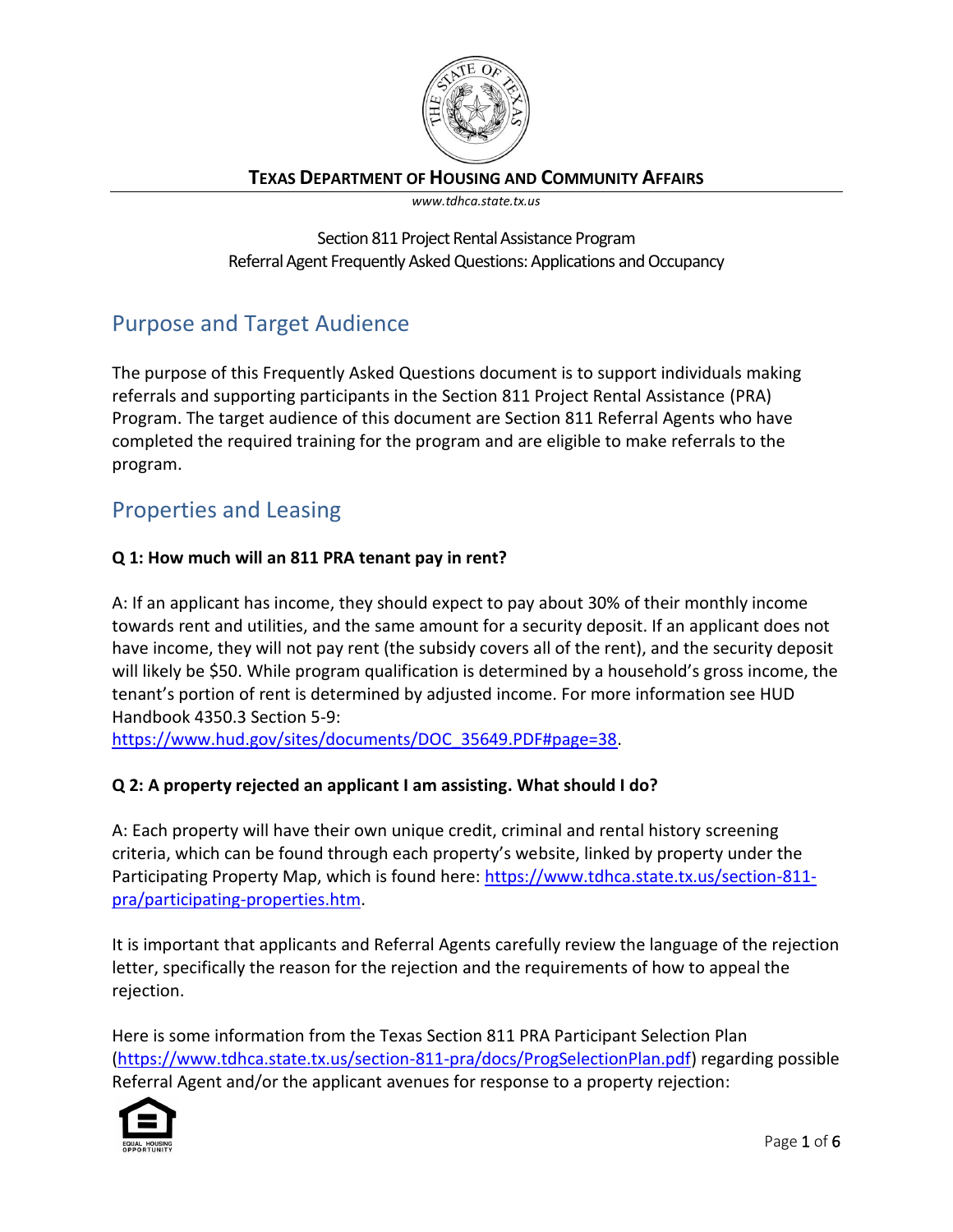

*www.tdhca.state.tx.us*

Section 811 Project Rental Assistance Program Referral Agent Frequently Asked Questions: Applications and Occupancy

"Owners of Participating Eligible Multifamily Properties are required by law to respond to requests for reasonable accommodations in all aspects of their operations to assist persons with disabilities in accessing and retaining housing. Reasonable accommodation requests can include requests relating to a property's screening policies. For instance, some Applicants may have criminal records, poor tenancy histories and/or poor credit histories that owners will determine to be ineligible for those reasons. However, a reasonable accommodation could be warranted if the Applicant can demonstrate that:

- 1. Their history is disability related; and
- 2. The situation/behavior is not likely to recur if the accommodation is made.

It should be noted that each property is responsible for its own reasonable accommodation process."

As an alternative or in addition to a reasonable accommodation, applicants also have 14 days to appeal a property rejection. The appeal should be communicated as soon as possible directly to the property.

### **Q 3: What is the process for a participating tenant to transfer to a different property?**

A: An 811 PRA tenant cannot transfer from one participating property to another and carry their assistance with them.

Once an applicant moves into an 811 PRA property, they are immediately removed from all other 811 PRA property waitlists. Since Section 811 PRA is project-based, the benefit cannot travel the way that a voucher could. This means there is no way to 'transfer' to another property, though they would not be barred from re-applying to the 811 program after initial move-in. This means starting the process all over with a new application time stamp. A tenant submitting an application after their initial move-in will be fully rescreened and must remain fully program-eligible.

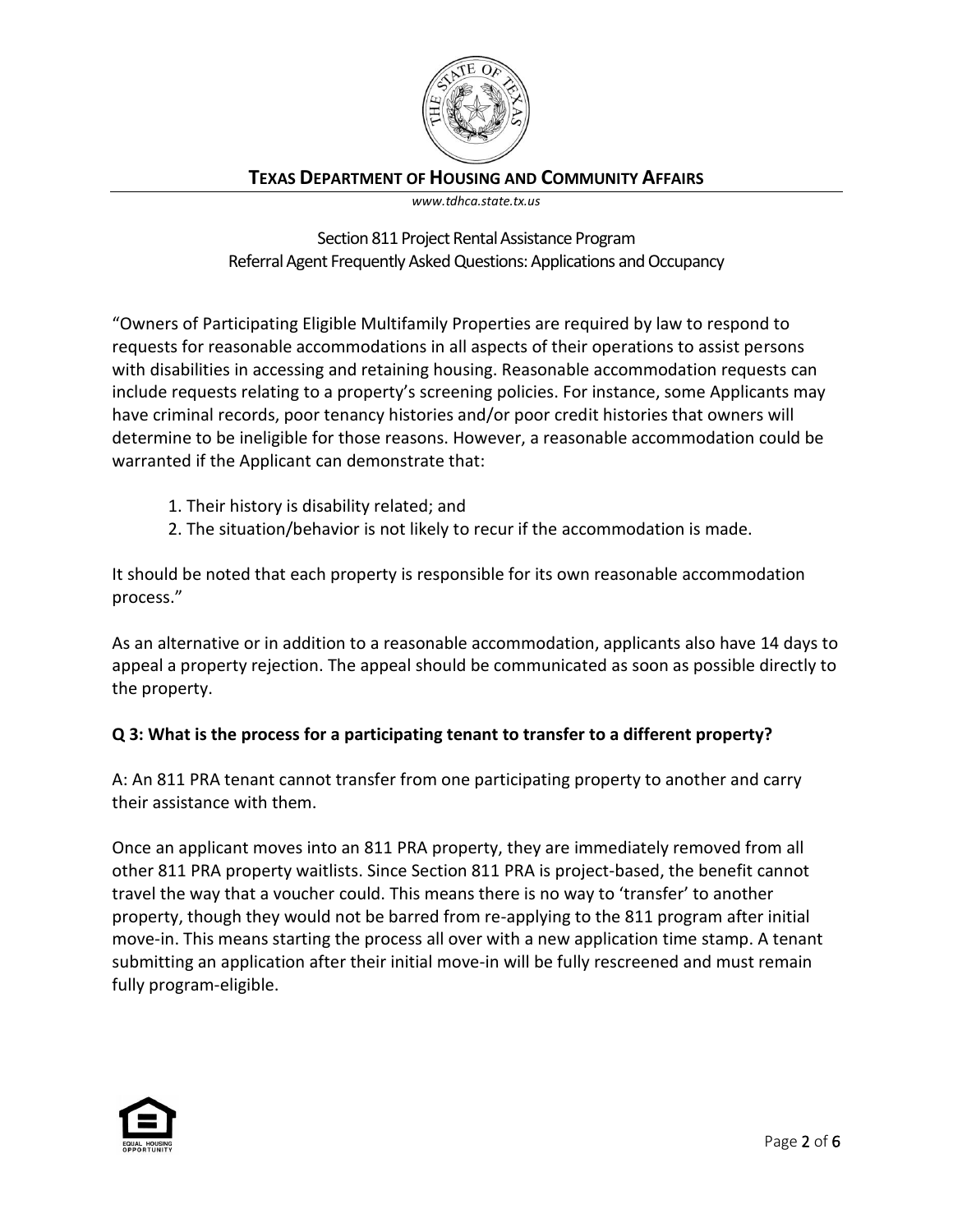

*www.tdhca.state.tx.us*

Section 811 Project Rental Assistance Program Referral Agent Frequently Asked Questions: Applications and Occupancy

### **Q 4: Can an applicant bring their pet to live with them in an assisted unit?**

A: Each participating property will have their own pet policy. Pets are allowed at each property owner's discretion. The policies can be found on each property's webpage, linked from the property map here: [https://www.tdhca.state.tx.us/section-811-pra/participating](https://www.tdhca.state.tx.us/section-811-pra/participating-properties.htm)[properties.htm.](https://www.tdhca.state.tx.us/section-811-pra/participating-properties.htm)

## **Q 5: Does making a car payment each month qualify as a discount or deduction from rent, even if the car is used to take family members to doctor appointments?**

A: No. Car payments are not eligible deductions. HUD allows for five possible deductions that may be subtracted from annual income based on allowable family expenses and family characteristics. For more information on this topic, see HUD Handbook 4350.3 REV-1, 5-9 here: [https://www.hud.gov/sites/documents/DOC\\_35649.PDF#page=38.](https://www.hud.gov/sites/documents/DOC_35649.PDF#page=38)

# Application Submission

## **Q 6: Can I submit an 811 PRA application through email, mail or fax?**

A: No. Because of the detailed program eligibility requirements, because the applications contain secure information, and because it is difficult to log received dates and times through email, our policies state that Section 811 Project Rental Assistance Application Packets must be uploaded to the '!New Applications' Folder on TDHCA's secure server ([https://s811](https://s811-files.tdhca.state.tx.us/) [files.tdhca.state.tx.us/\)](https://s811-files.tdhca.state.tx.us/) by a certified referral agent.

## **Q 7: Can applicants submit an 811 PRA application on their own?**

A: No. 811 PRA applications can only be submitted to TDHCA by a certified Referral Agent.

### **Q 8: Will incomplete Application Packets be accepted?**

A: No. Incomplete Application Packets will be rejected.

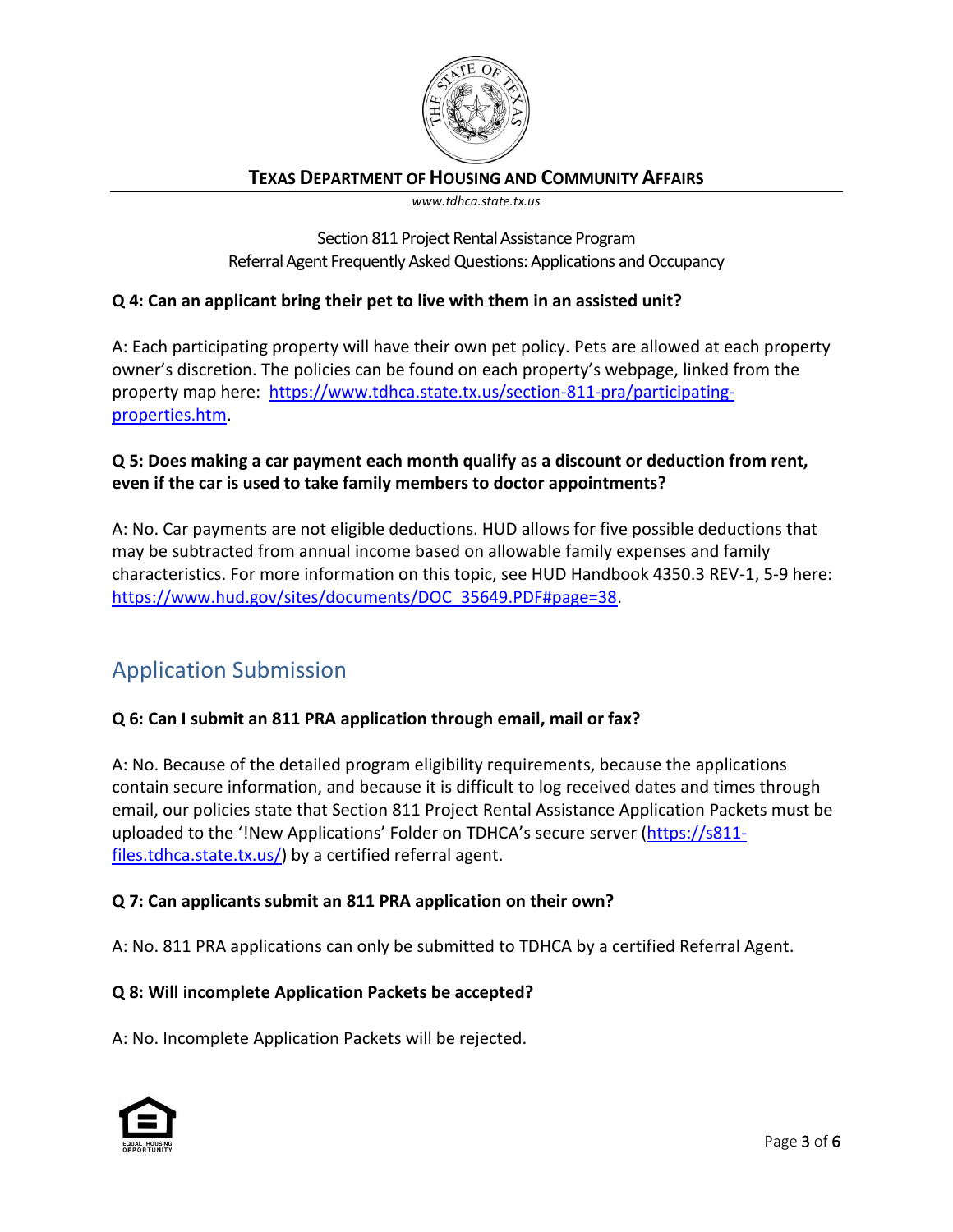

*www.tdhca.state.tx.us*

## Section 811 Project Rental Assistance Program Referral Agent Frequently Asked Questions: Applications and Occupancy

## **Q 9: Will an Application Packet be accepted if it does not include the Verification of Disability?**

A: No. The Form HUD-90102, Verification of Disability must be completed by an appropriate source of information, which includes, but is not limited to a licensed clinician, physician, psychologist, clinical social worker, other licensed health care professional, or the Veterans Administration (HUD has previously used the term "medical professional").

## **Q 10: Can I assume an application is received and pending based on their application being on TDHCA's secure server ([https://s811-files.tdhca.state.tx.us/\)](https://s811-files.tdhca.state.tx.us/)?**

A: Yes, if it has been uploaded to the '!New Applications' Folder. Section 811 staff will notify the Referral Agent via email if the application is deemed to be incomplete or ineligible.

## **Q 11: Can I get an update on how long until an applicant comes up on the waitlist?**

A: No. Section 811 staff cannot estimate wait times. Section 811 staff can only confirm that an applicant is on the waiting list and whether or not the application is complete.

It is important, however, to inform Section 811 staff of any changes to your or an applicant's contact information.

## **Q 12: How do I update an applicant's information?**

A: If a waiting application needs an update, please upload the complete (updated) application to the '!Application Updates' Folder on TDHCA's secure server ([https://s811](https://s811-files.tdhca.state.tx.us/) [files.tdhca.state.tx.us/\)](https://s811-files.tdhca.state.tx.us/).

## **Q 13: Who signs the Outside Service Area Referral Form at the Point of Contact for an applicant who has selected properties outside of our service area?**

A: Referral agencies that serve each county and are able to sign the form are listed on the Property Options Forms by County, found here: [https://www.tdhca.state.tx.us/section-811](https://www.tdhca.state.tx.us/section-811-pra/referral-agents.htm) [pra/referral-agents.htm.](https://www.tdhca.state.tx.us/section-811-pra/referral-agents.htm)

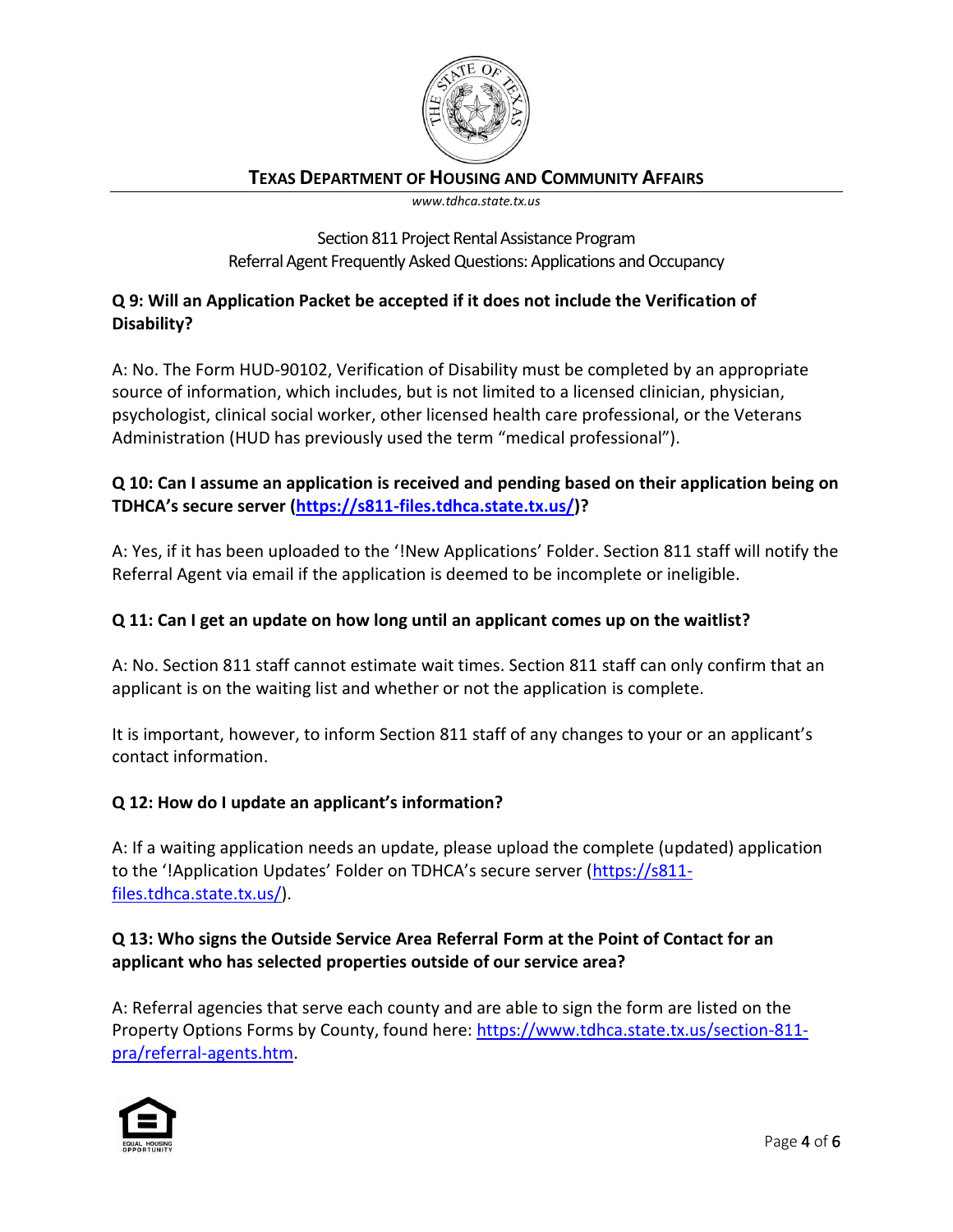

*www.tdhca.state.tx.us*

## Section 811 Project Rental Assistance Program Referral Agent Frequently Asked Questions: Applications and Occupancy

# Program Eligibility

## **Q 14: Can I submit an application to the program for someone who is 62 years of age or above?**

A: No. An applicant must be under the age of 62 at the time they apply to the program and when they get housed. If an applicant ages out of the program while on the waiting list, they will be rejected from the program. Applicants will not lose their housing if they become over age after they move in to an assisted unit.

## **Q 15: Are there income limits for the program?**

A: Yes. If an applicant is over income, they will be rejected by the program. The income limits are found on the TDHCA webpage here: [https://www.tdhca.state.tx.us/section-811](https://www.tdhca.state.tx.us/section-811-pra/referral-agents.htm) [pra/referral-agents.htm](https://www.tdhca.state.tx.us/section-811-pra/referral-agents.htm)

## **Q 16: Who qualifies as a live-in aid?**

A: HUD has established specific guidance for owners of participating properties when considering the eligibility of a tenant to have a live-in aide.

Please reference the HUD 4350.3, Chapter 3, page 3-8: <https://www.hud.gov/sites/documents/43503C3HSGH.PDF#page=9>

## **Q 17: Can an adult child move in with an 811 PRA tenant?**

A: There are very limited situations where an adult child could move into an 811 PRA unit, see below:

"An adult child is not eligible to move into a Section 202 PRAC or Section 811 PRAC after initial occupancy unless they are performing the functions of a live-in aide and are eligible to be classified as a live-in aide for eligibility purposes. (See Paragraph 7-4.E.):"

<https://www.hud.gov/sites/documents/43503C3HSGH.PDF>